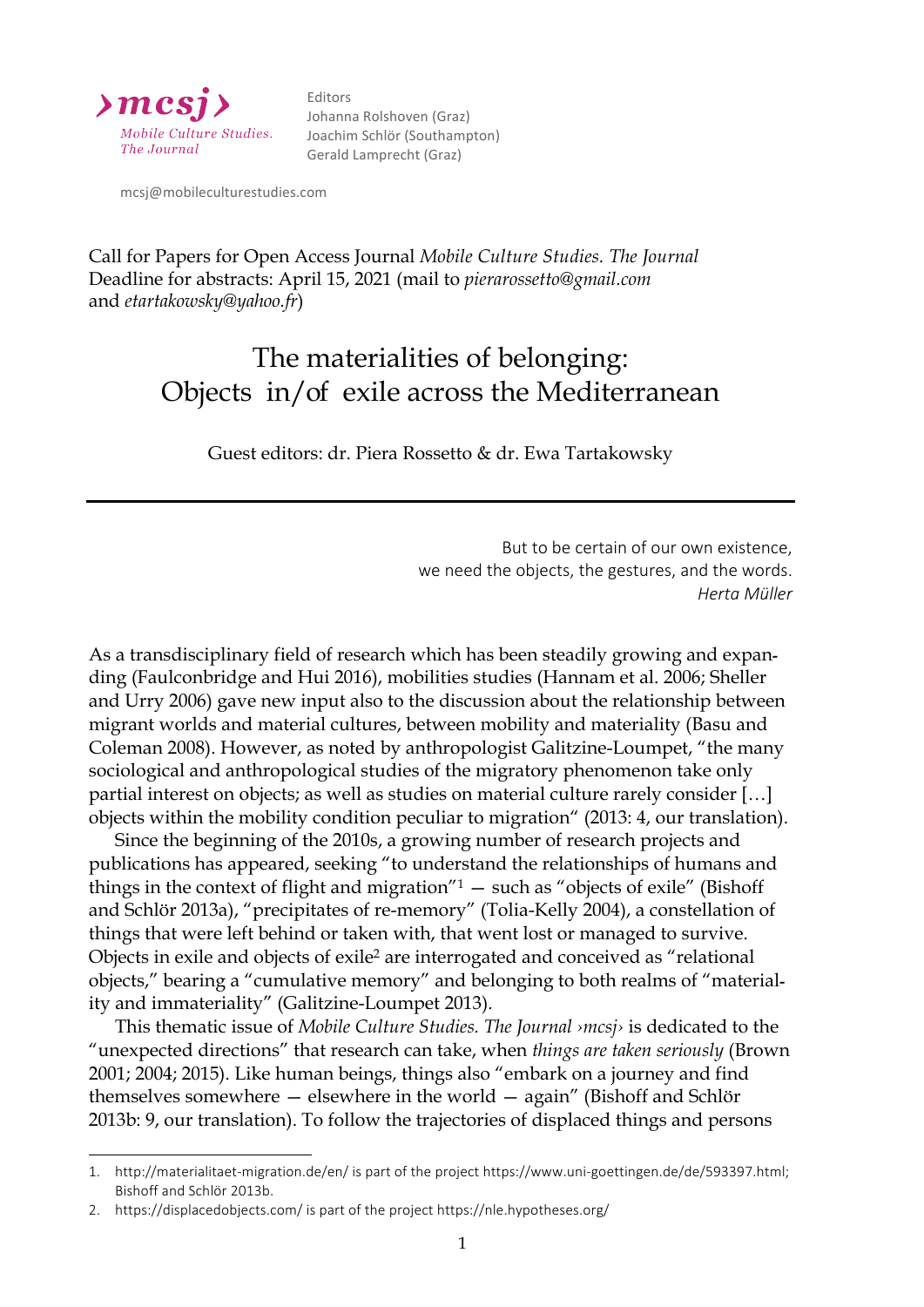means to be open to the "surprise of movement," to the "cultural connections between unexpected times and places" (Greenblatt 2010: 18; 17), to the dynamics of *agencement*, assemblage (Deleuze and Guattari 2003).

The same entanglement of materiality, agency, and subjecthood can also be considered from a less explored and yet equally fruitful perspective: a self-reflective stance from the researcher's part — which could also include a gendered approach towards the objects in/of exile. This perspective opens the issue methodologically to different autoethnographic practices of research (Reed-Danahay 2017) and writing (Ellis 1999), along with more traditional scientific articles. We welcome contributions in other formats which are facilitated by the online format of the journal: (scientific) interviews, the dialogic writing of contributions, audio data such as podcasts, creative examinations of the topic (narratives, poems, or illustrations).

The contributions should focus on the Mediterranean region, which has always been the place of multiple exchanges of people, ideas, and objects (Trivellato et al. 2014). The issues concerning the restitution of African heritage by the European excolonial empires can also be discussed as one of the angles from which to think a socio-material landscape of these "migrant" objects, their movement and the sociopolitical practices connected to them (Sarr and Savoy 2018).

Analyses for the thematic issue could deal with one or more of the following aspects:

- 1. *Research on objects*: analysis of objects brought by migrants in the relational perspective, of objects that have changed their social biotope and the reconfigurations and new status that this implies in terms of related practices.
- 2. *Research with objects*: analysis of objects used by researchers as a tool in their interactions with the empirical field of research on Mediterranean migration; the relationship between researchers and the objects brought from their research field and/or with respondents who have offered objects to them; how do objects stimulate the "sociological imagination" (Mills 1959)?
- 3. *Restitution by objects*: analysis of epistemological issues connected to creative and alternative (i.e. non-academic) restitutions of research by objects (Alexandre-Garner and Galitzine-Loumpet 2020); what happens when the researcher herself/himself is the one who moves or find herself/himself in a condition of *exilance* (Nuselovici 2013)? Why does the researcher stop at a particular object when listening, reading, looking at these stories of migration and/or exile?

As we find ourselves, paradoxically, looking at mobilities in and from a global standstill, we welcome further approaches and research questions to the unpredictable relationships between mobilities and materialities.

## *Mobile Culture Studies. The Journal ›mcsj›*

Grounded in the humanities, *Mobile Culture Studies. The Journal ›mcsj›* is a multilingual, peer-reviewed, academic open-access journal without author fees, published by the Karl-Franzens-University, Graz (Austria), in the form of a yearbook. It covers the transdisciplinary field of mobility and publishes research-based contributions on the cultural and social phenomena of mobilities and their counterparts; on historical evidence of people's mobile practices; representations of mobility in oral, written, and visual culture; and on changing concepts of mobility.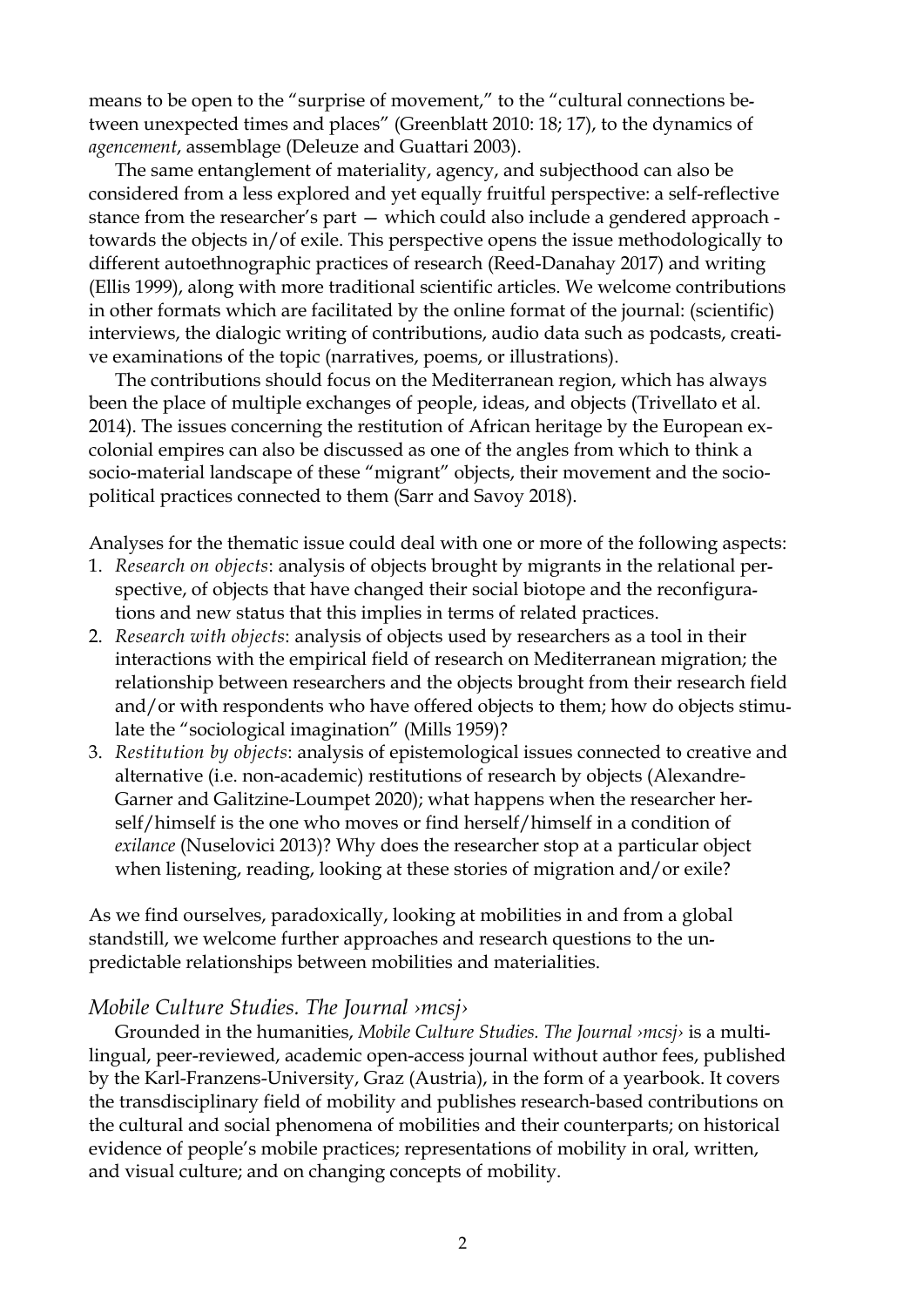## *For the Authors*

Consistent with *›mcsj›*'s mission articles can be submitted in English, French, German, or Italian (see:

http://www.mobileculturestudies.com/mcsj/submitting.pdf). Non-English contributions should be accompanied by an extended English summary. The contributions are peer reviewed. The average length of articles can be up to 8,000 words.

Suggestions, including a title, an abstract of approximately 350 words and a short CV, should be addressed to the guest editors:

**pierarossetto@gmail.com**, Dr. Piera Rossetto, Hertha Firnberg Post-doc research fellow, Centre for Jewish Studies - University of Graz and

**etartakowsky@yahoo.fr**, Dr. Ewa Tartakowsky, Fondation pour la mémoire de la Shoah and Memorial Foundation for Jewish Studies Post-doc research fellow, Institut des Sciences Sociales du Politique (CNRS – Paris Nanterre University – ENS Paris-Saclay)

The deadline for abstracts is April 15, 2021.

Notification about acceptance will be given by April 30, 2021.

The full manuscripts are to be submitted by September 15, 2021.

Thereafter the manuscripts will be peer-reviewed and, if necessary, revised. Publication is scheduled for **June 2022**.

Authors who are not native speakers should have texts translated and/or edited. Any expenses incurred in by Authors in connection to the editing and translation of their work will be borne by the Authors themselves.

## *References*

- Alexandre-Garner, C., and A. Galitzine-Loumpet (eds). 2020. *L'objet de la migration, le sujet en exil* (Nanterre: Presses universitaires de Nanterre).
- Basu, P., and S. Coleman. 2008. 'Introduction: Migrant Worlds, Material Cultures', *Mobilities* 3/3: 313-330.
- Bishoff, D., and J. Schlör (eds.). (2013a). *Dinge des Exils* (Munich: Text + Kritik).
- ——. (2013b). 'Dinge des Exils. Zur Einleitung', in *Dinge des Exils,* ed. by D. Bishoff and J. Schlör (Munich: Text + Kritik), 9-20.
- Brown, Bill. 2001. 'Thing Theory', *Critical Inquiry* 28/1: 1-22. Accessed January 4, 2021. http://www.jstor.org/stable/1344258
- —— (ed.). 2004. *Things* (Chicago: University of Chicago Press).
- —— (ed.). 2015. *Other Things* (Chicago: University of Chicago Press).
- Deleuze, G., and F. Guattari. 2003. *A Thousand Plateaus* (London: Continuum).
- Ellis, Carolyn. 1999. 'He*art*ful Autoethnography*', Qualitative Health Research* 9/5: 669- 683.
- Faulconbridge J., and A. Hui. 2016. 'Traces of a Mobile Field: Ten Years of Mobilities Research', *Mobilities* 11/1: 1-14.